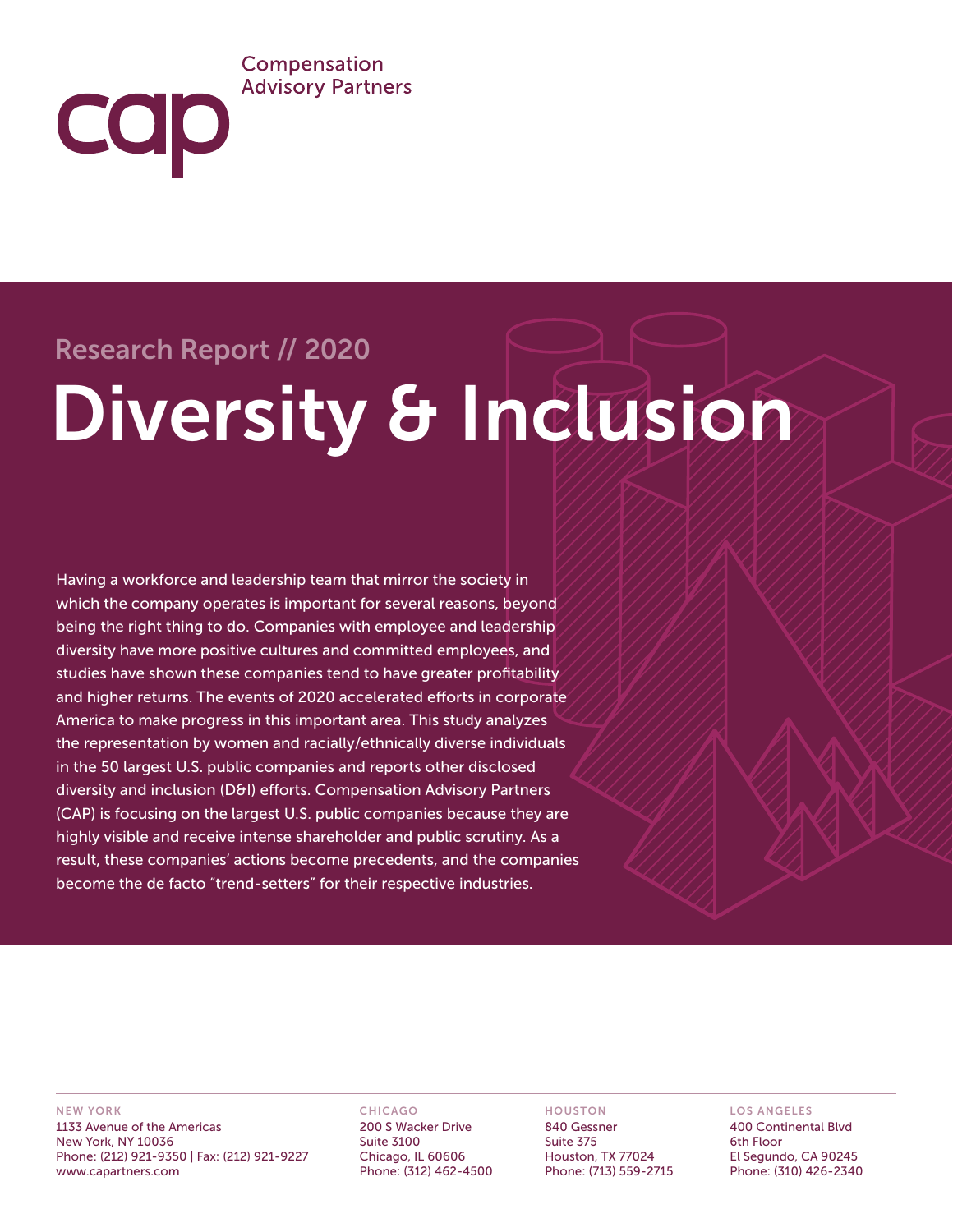# Key Takeaways

- Among the companies studied, women and people of color fill only a small fraction of director roles, especially leadership roles such as non-executive chair, lead director, and committee chairs.
- While company workforces typically mirror the U.S. population, women and people of color lack proportionate representation in management positions.
- 38 percent of the companies in the sample have received shareholder proposals regarding diversity, pay equity and related corporate governance issues. While the proposals have not yet passed, they are growing in popularity, with support exceeding 35 percent in one case.
- Of companies included in the sample, 70 percent have a board diversity policy, and 42 percent consider diversity and inclusion in executive pay incentive plans.

## Our Sample

CAP's Diversity and Inclusion Report reflects the largest 50 companies in the S&P 500. These companies have revenues ranging from \$75 billion to \$156 billion and represent a cross-section of eight industry sectors. We focus on larger companies because they can provide early insights into trends for their respective industries. Summary statistics for the 50-company sample are shown below:

### Summary Financials of Total Sample (in \$mms)

|                 | <b>Last Twelve Months Revenue</b> | <b>Market Capitalization</b><br>as of 12/31/2020 |
|-----------------|-----------------------------------|--------------------------------------------------|
| 75th Percentile | \$156,418                         | \$280,026                                        |
| Median          | \$98,906                          | \$122,811                                        |
| 25th Percentile | \$74,253                          | \$45,263                                         |

Source: S&P Capital IQ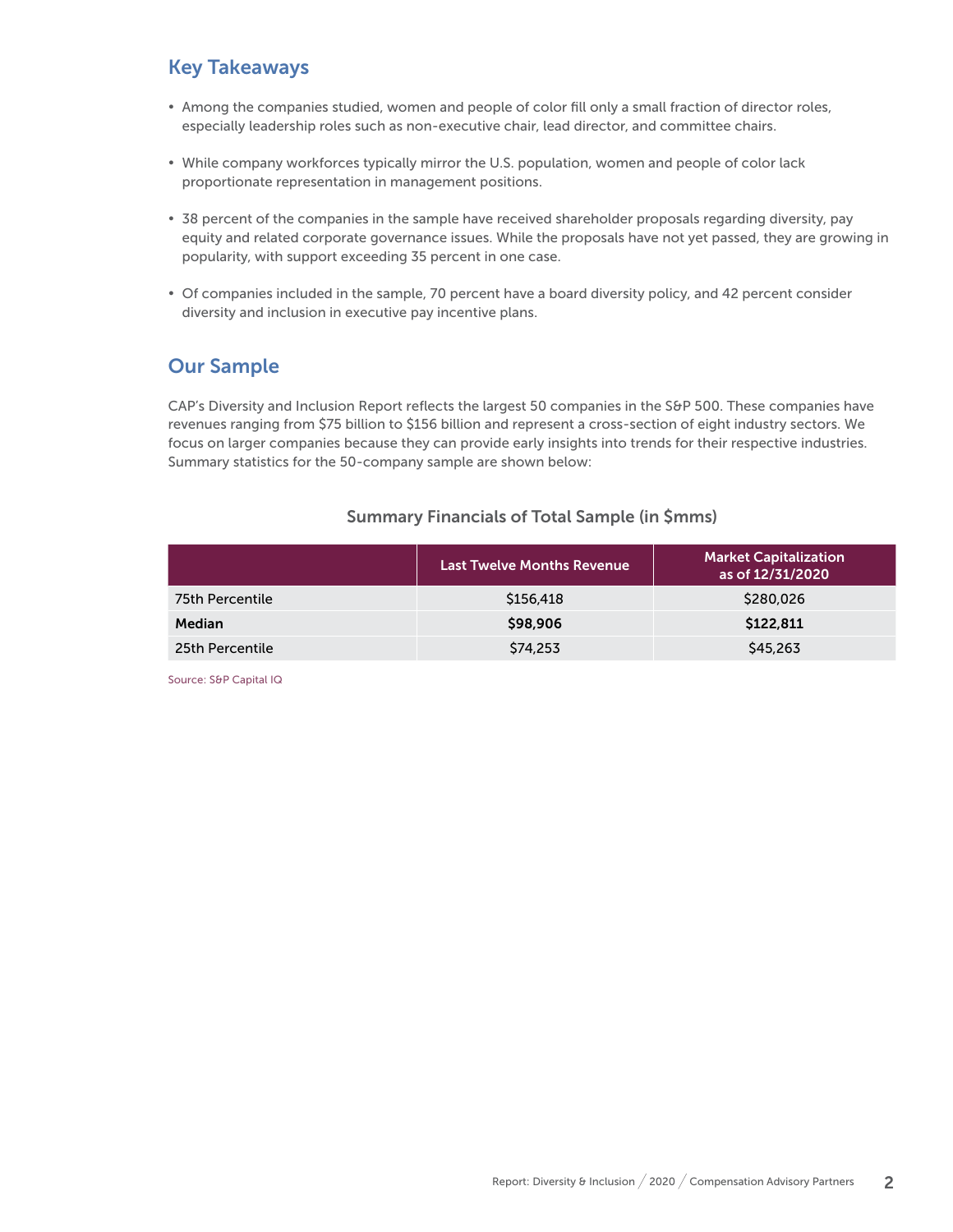## Board and Employee Representation

Among the 50 companies, 82 percent of boards are led by white men, either as the non-executive chairman of the board or lead independent director. Only six boards are led by women, and three are led by a man of color. However, none of the company boards in the sample are led by a woman of color, a demographic group that has been severely lacking in representation in corporate leadership. While 68 percent of the companies have Black women on their boards, only 34 percent have Black women as committee chairs.



represents board chairs/lead independent directors who are female and/or people of color



#### Median Representation of People of Color and Women

Source: Company Proxy Statements and Public Reports

An example of how to interpret the median representation data: Women have median representation of 30 percent on the sample's boards of directors, so on a board with 10 people and median representation, three board members would be women.

Source: Company Proxy Statements and Public Reports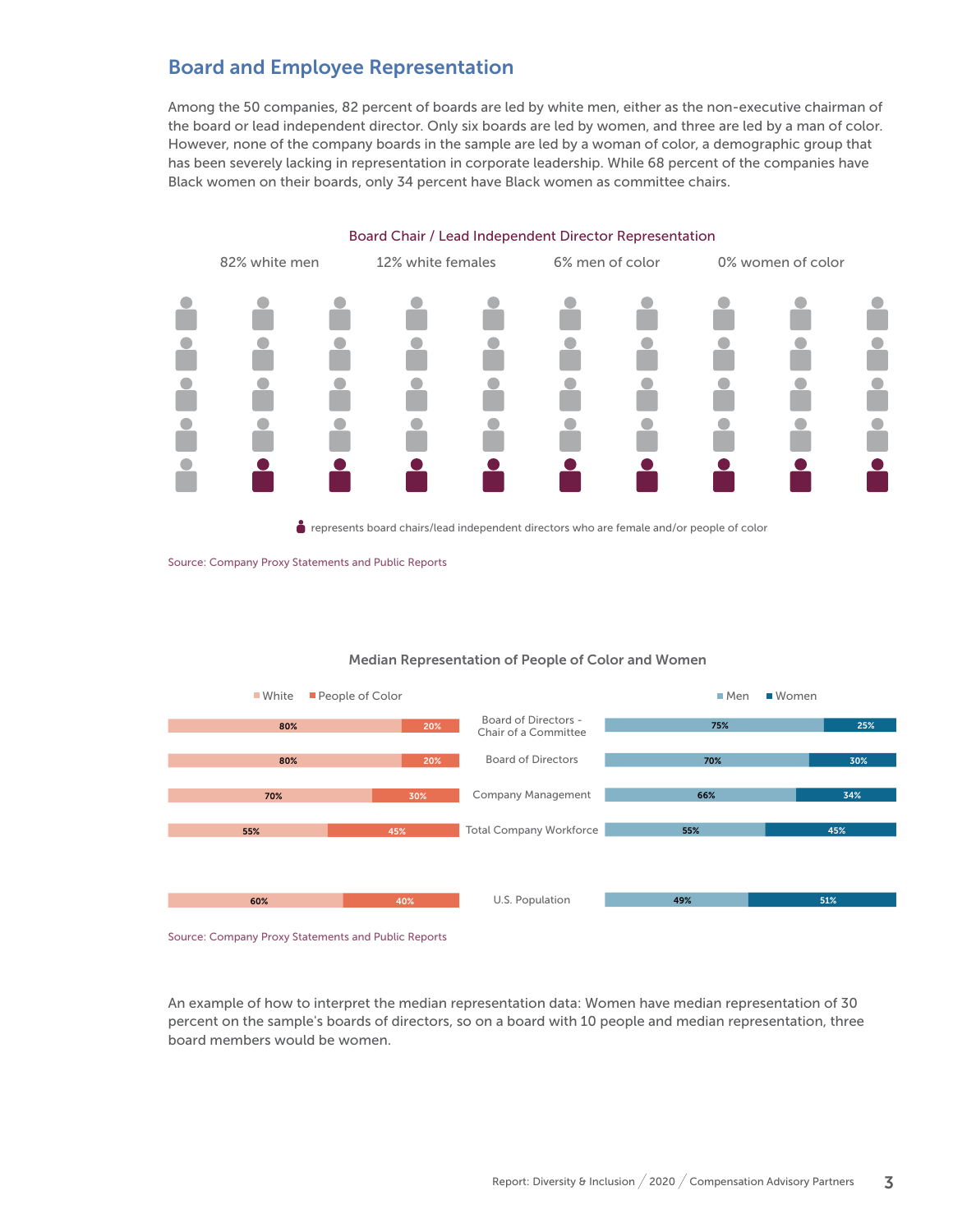When looking at the typical demographics of large company workforces, representation by people of color and women mirrors the U.S. population. When reviewing leadership positions as defined by company public reports however, the demographic skews, showing a lower representation for both women and people of color.

Similarly, women also have a smaller representation in management roles. Among companies in our sample that publicly disclose management demographics, women, on average, represent 34 percent of management roles even though they make up nearly half of the workforce. The findings show a larger representation of women and minorities in non-management roles, which are typically lower paying jobs.



#### Median Black and Hispanic or Latinx Representation (for companies who disclose)

While many companies disclose workforce demographics (white or people of color), slightly less than half disclose specific statistics on racial representation (Black, Latinx, Asian, etc.). When looking at the companies that disclose specific employee demographic information, Black and Hispanic or Latinx employees have significantly less representation in board and management leadership roles than in the total workforce. Of the companies reviewed, the representation of Black and Hispanic or Latinx people on boards is, at median, 17 percent. The median number of committee chair positions being held by Black and Hispanic or Latinx people is also 17 percent. Among the companies that disclose specific racial data for their workforce, at median Black and Hispanic or Latinx people make up 30 percent of the total workforce, which is consistent with the demographics of the U.S. population. However, Black and Hispanic or Latinx employees represent, at median, 16 percent of management roles disclosed in company public reports.

Source: Company Proxy Statements and Public Reports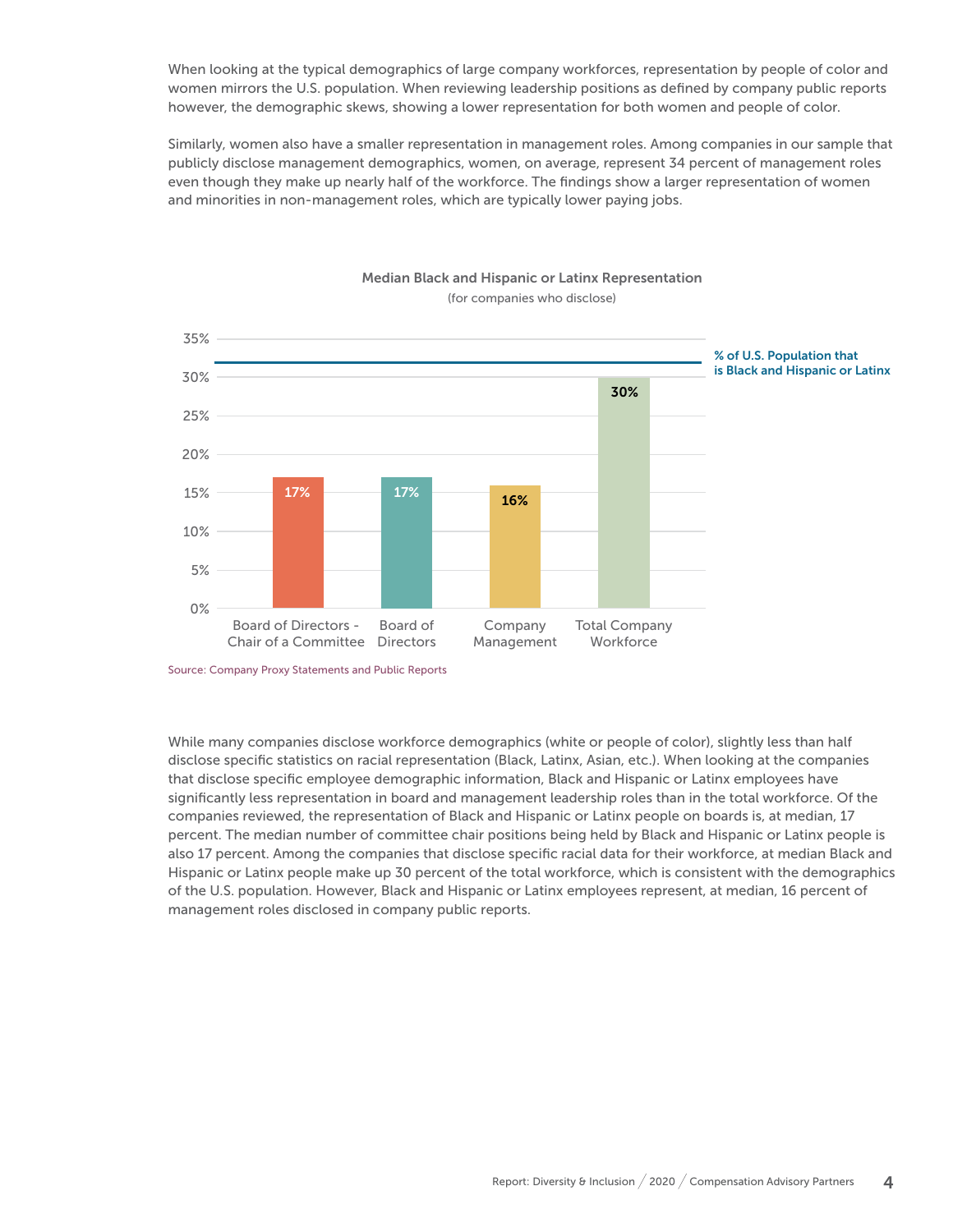## Shareholder Proposals

Shareholders have been requesting boards to take more ownership of diversity and inclusion (D&I) efforts in the organization. Among companies in our sample, 22 proposals were filed in recent proxies regarding topics related to diversity, pay equity, and race. Most proposals requested that boards release pay equity and/or diversity data, add environmental, social and governance (ESG) goals such as diversity to executive compensation plans, and/ or increase diverse representation on boards. While none of these proposals received majority shareholder support, one received more than 35 percent support with a request for U.S. Equal Employment Opportunity Commission EEO-1 Survey disclosure. CAP expects to see more shareholder proposals related to diversity and inclusion in proxies released in 2021.

| <b>Shareholder Proposals</b>                                                                                                     | Count          |
|----------------------------------------------------------------------------------------------------------------------------------|----------------|
| Requesting report on gender and/or racial pay equity                                                                             | 9              |
| Including employees as Director candidates                                                                                       | 4              |
| Reporting on feasibility of adding ESG metrics to performance metrics<br>(including diversity) for executive pay plans           | 3              |
| Requesting policy for improving board and top management diversity                                                               | 2              |
| Requesting report on community impacts of business including<br>environmental racism                                             | $\overline{2}$ |
| Reporting requesting EEO-1 Form disclosure                                                                                       | $\mathbf{1}$   |
| Disclosing Director skills, ideological perspectives, and experience<br>and minimum Director qualifications to promote diversity | 1              |

Source: Company Proxy Statements

In the 50-company sample, three companies disclosed in recent proxies that they have adopted the "Rooney Rule" to fill Board positions, requiring their Nominating and Governance Committees and third-party search firms to interview diverse candidates. The Rooney Rule, used in the National Football League, requires teams to interview at least one minority candidate for head coaching, senior operations, and general manager positions. The intent of the rule is to increase diversity in recruiting, which can help to increase diverse representation in leadership roles. CAP anticipates that more companies will begin to use the principles of the Rooney Rule to promote diversity in the recruiting process for both board service and management positions.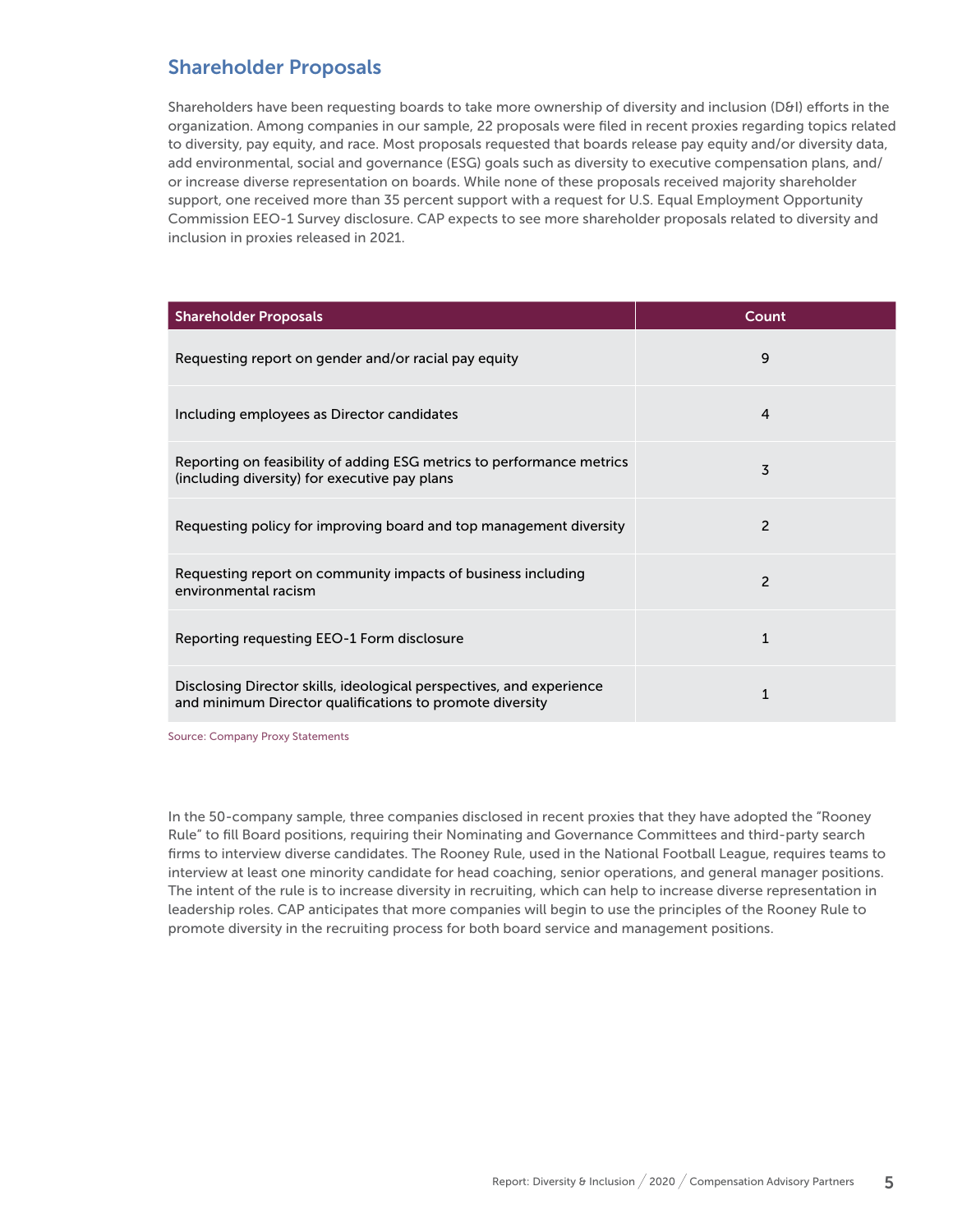# Committee Actions

Although companies may not publicly disclose information on employee demographics, most boards in our study (70 percent) include diversity and inclusion responsibility in one or more of their committee charters. These responsibilities are most often included in the Nominating and Governance Committee and Compensation Committee charters. Additionally, several companies are establishing new committees with missions related specifically to corporate social responsibility and human resources. The charters for these committees also have diversity and inclusion roles. As diversity and inclusion becomes a more prevalent topic on boards, we expect to see multiple committees handle these initiatives.



#### Committee Charters Disclosing Diversity & Inclusion

Source: Company Committee Charters and Proxy Statements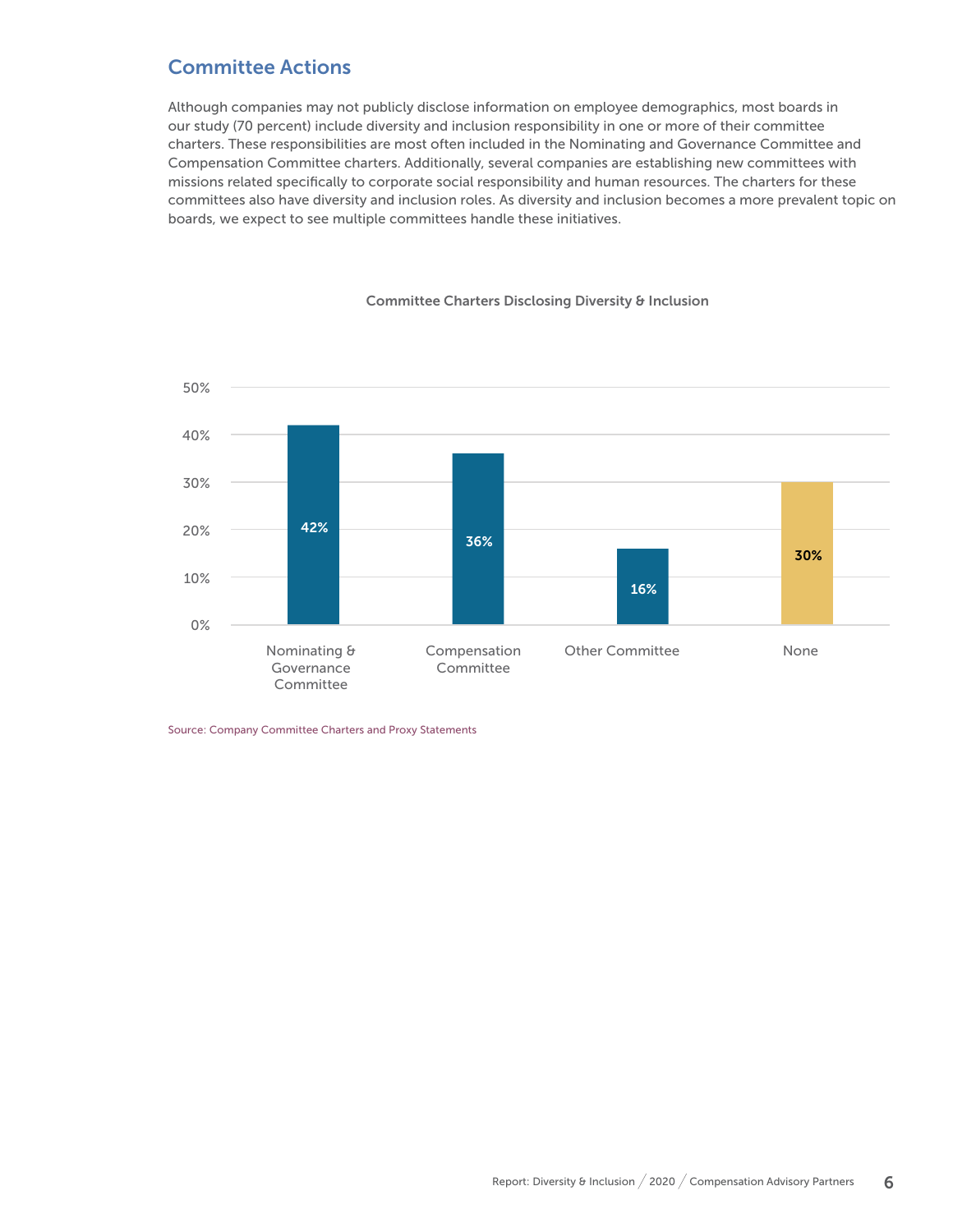One emerging trend is to incorporate D&I goals in executive compensation incentive plans. These goals are more commonly included in the annual incentive plan design versus long-term incentive plans. Use of D&I measures is more common among the companies in our sample than in the broader market; less than 25 percent of S&P 500 companies include these measures in an incentive plan, while 42 percent of companies in our sample disclose D&I as a goal in an incentive plan. These larger companies face more shareholder scrutiny and have a heightened desire to stay ahead of topics that stakeholders care about. Of the companies in our sample that incorporate D&I measures, use is generally equally prevalent between being a weighted measure (typically ranging from 5 percent to 15 percent of the total payout) and being a qualitative assessment incorporated into individual goals. When using D&I as a weighted measure, it is important to set realistic goals that align with a comprehensive strategy of improving diversity.



Diversity & Inclusion Goals in Incentive Plans

Source: Company Committee Charters and Proxy Statements